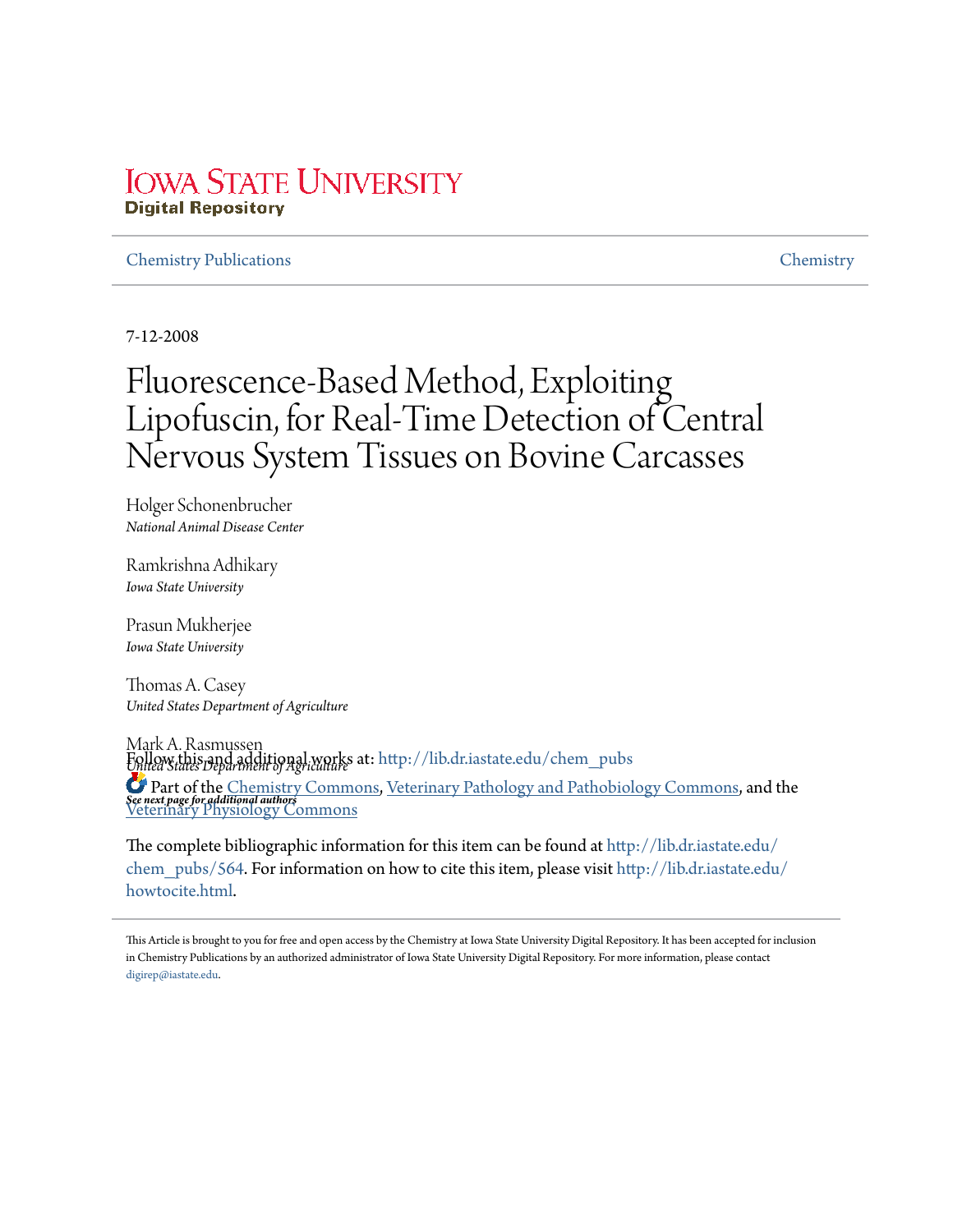## Fluorescence-Based Method, Exploiting Lipofuscin, for Real-Time Detection of Central Nervous System Tissues on Bovine Carcasses

### **Abstract**

The removal of central nervous system (CNS) tissues as part of bovine spongiform encephalopathy (BSE) risk material is one of the highest priority tasks to avoid contamination of the human food chain with BSE. No currently available method enables the real-time detection of possible CNS tissue contamination on carcasses during slaughter. The fluorescent pigment lipofuscin is a heterogeneous, high-molecular weight material that has been shown to be enriched in high concentrations in neuronal tissues. In this study, lipofuscin fluorescence was investigated as a marker for real-time detection of CNS contamination. Front-faced fluorescence spectra of brain and spinal cord samples from 11 cattle gave identical, reproducible fluorescence signal patterns with high intensities. The specificity of these spectra was assessed by investigating 13 different non-CNS tissues enabling the differentiation of brain and spinal cord by signal intensity and structure of the spectra, respectively. Small quantities of bovine spinal cord were reliably detected in the presence of raw bovine skeletal muscle, fat, and vertebrae. The presented data are a fundamental basis for the development of a prototype device allowing real-time monitoring of CNS tissue contamination on bovine carcasses and meat cuts.

### **Keywords**

Real-time detection, fluorescence spectroscopy, central nervous system tissues, BSE risk material, lipofuscin, in-process control, food safety

### **Disciplines**

Chemistry | Veterinary Pathology and Pathobiology | Veterinary Physiology

### **Comments**

Reprinted (adapted) with permission from *Journal of Agricultural and Food Chemistry* 56 (2008): 6220, doi: 10.1021/jf0734368. Copyright 2008 American Chemical Society.

### **Authors**

Holger Schonenbrucher, Ramkrishna Adhikary, Prasun Mukherjee, Thomas A. Casey, Mark A. Rasmussen, Frank D. Maistrovich, Amir N. Hamir, Marcus E. Kehrli Jr., Jurgen A. Richt, and Jacob W. Petrich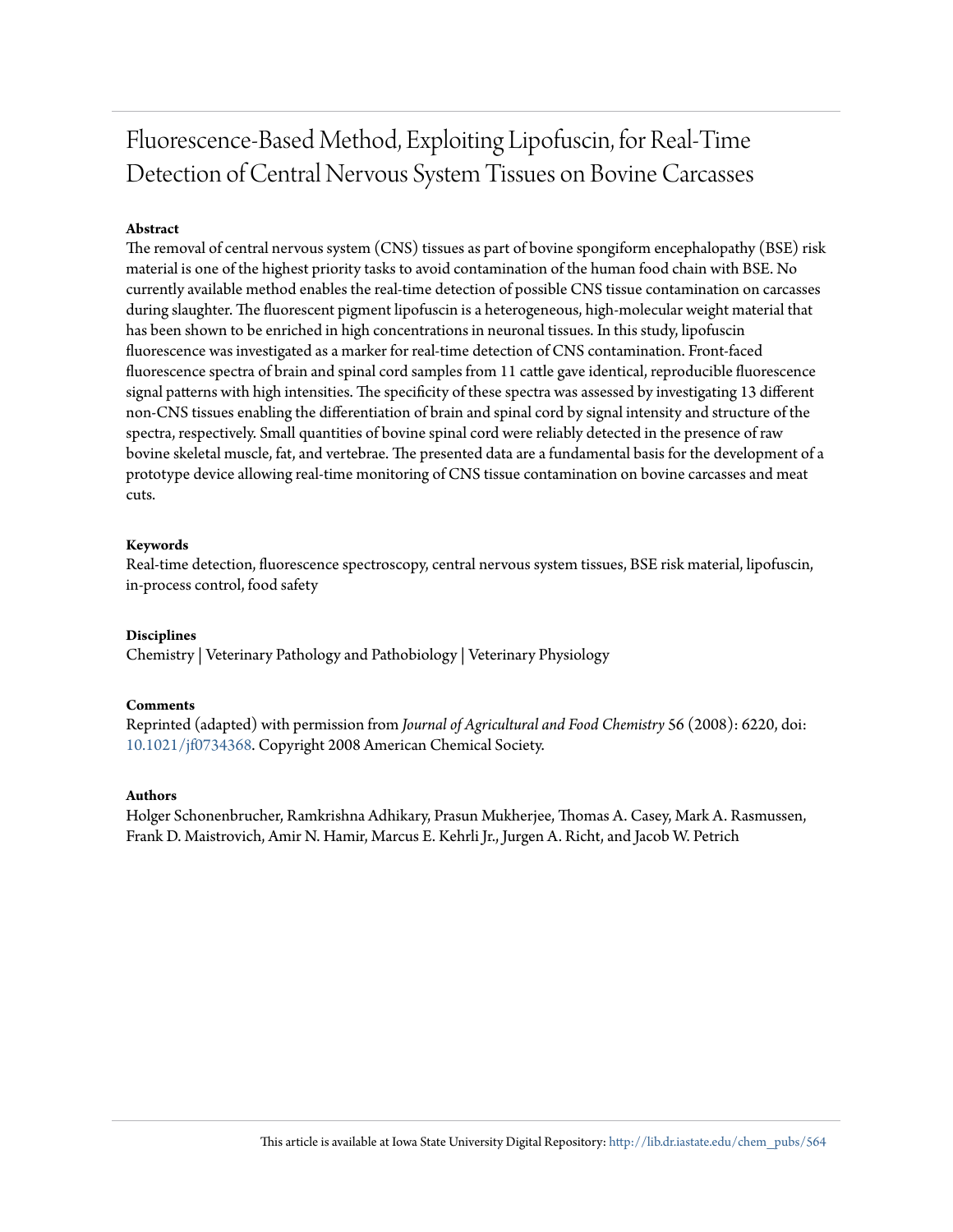### JOURNAL OF **AGRICULTURAL AND FOOD CHEMISTRY**

### **ARTICLES**

### **Fluorescence-Based Method, Exploiting Lipofuscin, for Real-Time Detection of Central Nervous System Tissues on Bovine Carcasses**

Holger Schönenbrücher, † Ramkrishna Adhikary, ‡ Prasun Mukherjee, ‡ Thomas A. Casey, <sup>§</sup> Mark A. Rasmussen, <sup>\$,11</sup> Frank D. Maistrovich,<sup>#</sup> Amir N. Hamir,<sup>†</sup> Marcus E. Kehrli, Jr.,<sup>†</sup> Jürgen A. Richt,\*<sup>,†</sup> and JACOB W. PETRICH\*\*\*

Virus and Prion Diseases of Livestock Research Unit and Pre-Harvest Food Safety and Enteric Disease Research Unit, National Animal Disease Center, Agricultural Research Service, United States Department of Agriculture, Ames, Iowa 50010, and Department of Chemistry, Iowa State University, Ames, Iowa 50011-3111

The removal of central nervous system (CNS) tissues as part of bovine spongiform encephalopathy (BSE) risk material is one of the highest priority tasks to avoid contamination of the human food chain with BSE. No currently available method enables the real-time detection of possible CNS tissue contamination on carcasses during slaughter. The fluorescent pigment lipofuscin is a heterogeneous, high-molecular weight material that has been shown to be enriched in high concentrations in neuronal tissues. In this study, lipofuscin fluorescence was investigated as a marker for real-time detection of CNS contamination. Front-faced fluorescence spectra of brain and spinal cord samples from 11 cattle gave identical, reproducible fluorescence signal patterns with high intensities. The specificity of these spectra was assessed by investigating 13 different non-CNS tissues enabling the differentiation of brain and spinal cord by signal intensity and structure of the spectra, respectively. Small quantities of bovine spinal cord were reliably detected in the presence of raw bovine skeletal muscle, fat, and vertebrae. The presented data are a fundamental basis for the development of a prototype device allowing real-time monitoring of CNS tissue contamination on bovine carcasses and meat cuts.

### **KEYWORDS: Real-time detection; fluorescence spectroscopy; central nervous system tissues; BSE risk material; lipofuscin; in-process control; food safety**

### **INTRODUCTION**

Bovine spongiform encephalopathy (BSE) is a fatal, neurodegenerative transmissible spongiform encephalopathy (TSE) in cattle that is thought to be the cause of variant Creutzfeldt-Jakob disease (vCJD) in humans (*1*). The oral route of infection is considered to be the most likely way of transmission of BSE to humans (*2, 3*). Since most BSE cases were diagnosed in the U.K. and other European countries, the global nature of BSE was highlighted by detection of the disease in cattle in North America (*4, 5*) and Japan (*6*).

Removal of bovine SRMs (e.g., brain and spinal cord) from the human food chain is of critical importance for protecting consumers from BSE (*7, 8*). Brain and spinal cord from BSE infected cattle have been shown to contain the highest infectivity titer of the causative agent of BSE, the abnormal prion protein PrP<sup>BSE</sup> (7). As a consequence, many countries have banned bovine CNS tissues from meat and meat products (constituted by the European commission in Annex V Commission Regulation (EC) No. 999/2001 and for the U.S. in Docket 03-025IF of the USDA FSIS).

Thus far, only laboratory methods for the detection of CNS tissues as part of the BSE risk material have been developed. These include immunochemical detection and ELISA (*9, 10*), gas chromatography-mass spectrometry (GC-MS) (*11*), Western blot analysis (*12, 13*), immunohistochemical methods (*14, 15*), and a real-time reverse transcription (RT)-PCR assay (*16, 17*). None of these methods is suitable for the direct real-time

<sup>\*</sup> To whom correspondence should be addressed. E-mail: (J.A.R.) juergen.richt@ars.usda.gov and (J.W.P.) jwp@iastate.edu.

<sup>†</sup> Virus and Prion Diseases of Livestock Research Unit, USDA. ‡ Iowa State University.

<sup>§</sup> Pre-Harvest Food Safety and Enteric Disease Research Unit, USDA.

Present address: SarTec Corp., Anoka, MN 55303.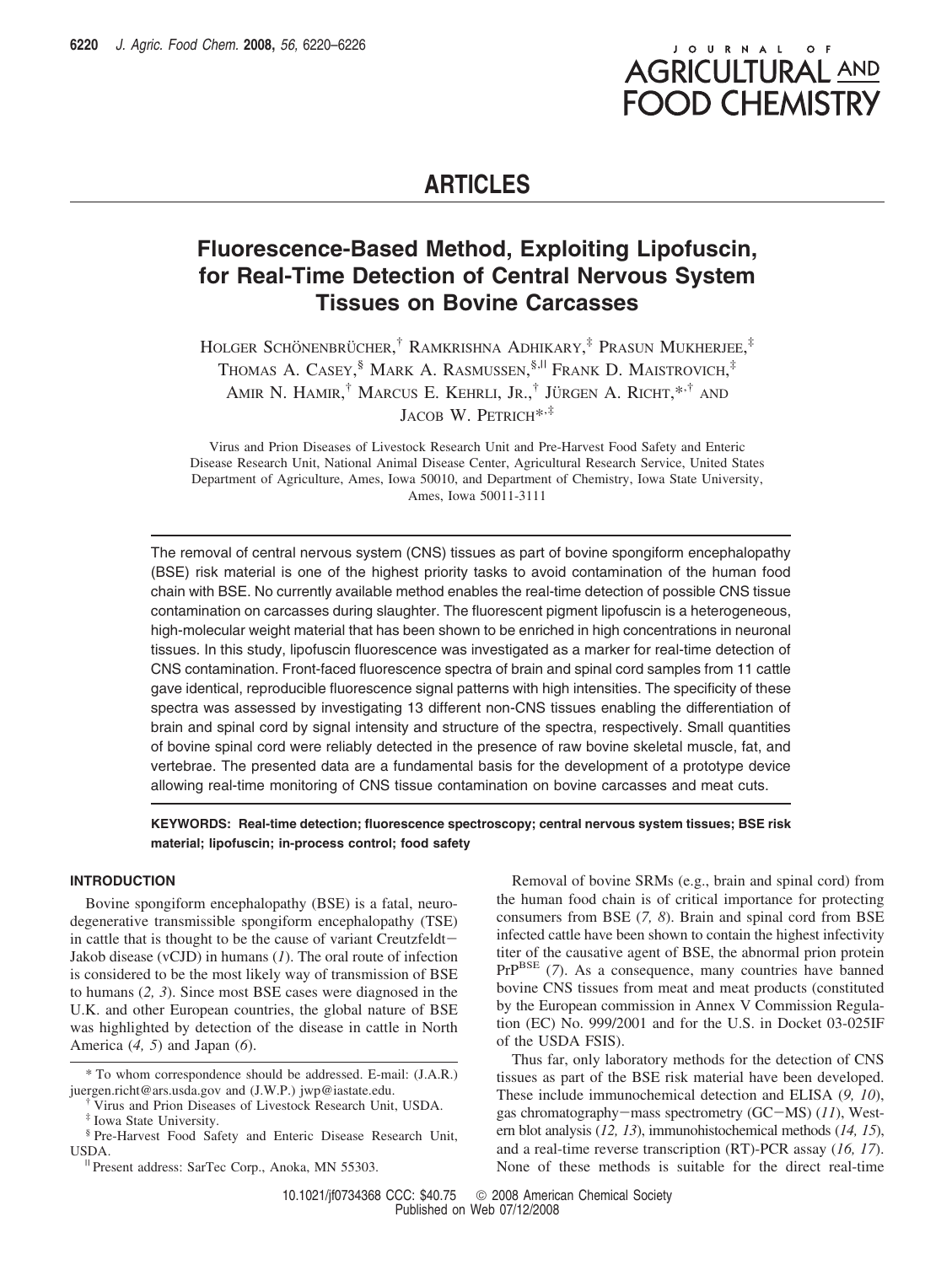monitoring of CNS contamination on bovine carcasses during slaughter. Real-time-based detection of CNS tissue contamination allows immediate trimming and removal of remaining SRM from the carcass before it enters the food chain. In addition, meat cuts could be monitored after boning to prevent possible contamination with SRM tissues.

Fluorescence spectroscopy commonly is used in a variety of biological applications due to its high sensitivity and specificity (for a review, see refs *18–22*). For example, members of our group previously demonstrated the potential of fluorescence spectroscopy for the detection of fecal contamination on the surface of meat during slaughter (*23, 24*). Here, we discuss the use of the pigment lipofuscin, a heterogeneous, high-molecular weight fluorescent material that has been shown to be enriched in high concentrations in neuronal tissues (*25–30*). Its exact chemical composition is controversial (*25*). In previous steadystate front-faced fluorescence experiments, spectral features consistent with lipofuscin were found in bovine brain and spinal cord (*25, 31*). To investigate the applicability of fluorescence from lipofuscin for a real-time detection of brain and spinal cord, spectral shapes and intensities of these two most important SRM tissues were investigated and compared to 13 non-CNS tissues. Furthermore, the detection sensitivity of bovine spinal cord in the presence of skeletal muscle, fat, and vertebrae was assessed.

#### **MATERIALS AND METHODS**

**Collection of Bovine Tissue Samples.** CNS and non-CNS tissue samples were collected from healthy male ( $n = 6$ ) and female ( $n = 5$ ) cattle directly after slaughter at local abattoirs  $(n = 9)$  or during necropsy of healthy control animals at the National Animal Disease Center ( $n = 2$ ). All samples remained frozen at  $-20$  °C until processing. Breeds included Holstein ( $n = 2$ ), Simmental ( $n = 2$ ), and Angus cross breeds ( $n = 7$ ). Ages included 2 months ( $n = 1$ ), 5-6 months ( $n = 2$ ), 20-24 months ( $n = 4$ ), and 48-72 months ( $n = 4$ ) as determined by dentition. Brain and spinal cord were investigated as CNS tissues. The 13 non-CNS tissues were adrenal gland, bone (vertebrae), bone marrow, dorsal root ganglia, fat, heart, kidney, liver, lung, lymph node (e.g., iliofemoral ln), peripheral nerve (e.g., sciatic nerve), skeletal muscle, and spleen.

**Steady-State Measurements.** Steady-state fluorescence spectra were obtained on a SPEX Fluoromax-2 (ISA Jobin-Yvon/SPEX, Edison, NJ) with a 5 nm band-pass and were corrected for lamp spectral intensity and detector response. Fluorescence spectra were collected in a frontfaced orientation. To select the appropriate excitation wavelength, brain and spinal cord samples from cattle were excited at 350, 410, 470, and 520 nm. Excitation at 470 nm was determined to provide optimal measurements. Therefore, all samples were excited at 470 nm with an interference filter on the excitation side; emission was collected at wavelengths greater than 505 nm using a cutoff filter before the detector to eliminate scattered light. Polarized fluorescence spectra (not shown) were obtained using two polarizers, one on the excitation side and another on the emission side with an appropriate excitation interference filter and cutoff emission filter. Fluorescence spectra were taken in HH and HV orientations of the polarizers. These spectra were collected to verify that the features observed are not an artifact of scattered light. Statistical and graphical data analysis was performed by using Origin V. Seven software (OriginLab Corp.).

**Investigation of Fluorescence Spectra of Bovine Brain, Spinal Cord, and Non-CNS Tissues.** Ten identically sized cross and longitudinal sections (five of each) of identical regions of the frontal cortex and the cerebellum of each brain and 10 spinal cord samples from each animal were prepared. Each sample was placed on a microscope slide and stored in a dark moist chamber at  $\leq$  7 °C for 120 min until collection of the fluorescence spectra at room temperature. Three cross-sections were prepared for the measurement of the fluorescence signal from each of the cervical, thoracic, lumbar, and sacral regions of the spinal cord from three different animals of 24 months  $(n = 2)$  and 48 months  $(n = 1)$  of age. Spinal cord samples from two different animals were kept at  $-20$  °C and used for the collection of fluorescence spectra after 0, 5, 26, 30, 50, and 56 h and 8 weeks. Longitudinal sections and cross-sections of the non-CNS tissues were prepared as described previously.

**Sensitivity of Detection of Spinal Cord by Using the Front-Faced Experiment.** The lower limit of detection was determined for the optimized setup of the front-faced experiment by using spinal cord cross-sections from two different animals. In general, the total surface area, exposed to excitation light, was  $0.4 \text{ cm} \times 1.0 \text{ cm}$ . Pieces of each spinal cord cross-section were prepared in duplicate, corresponding to surface areas of 0.4 cm  $\times$  0.4 cm and 0.1 cm  $\times$  0.2 cm and placed on microscope slides. For each sample, duplicate fluorescence spectra were collected, and the experiment was repeated. The lower limit of detection is defined by convention as the smallest size of tissue that could be detected.

**Sensitivity of Detection of Spinal Cord in the Presence of Different Background Tissues.** Bovine skeletal muscle, abdominal fat tissues, and vertebrae of two different cattle were used for the assessment of the detection sensitivity of spinal cord in the presence of background tissues. For the front-faced experiments, six sample sections of similar size and height were prepared from these tissues and were placed on microscope slides. Skeletal muscle and fat were cut into pieces of ∼0.2 cm × 0.2 cm. The slices from vertebrae were kept as single pieces that were ∼1.0 cm × 2.0 cm. Cross-sections of spinal cord were prepared from tissues collected from three different animals and prepared as described previously. Separate fluorescence spectra of all background tissue samples and the spinal cord itself were collected initially. Then, a piece of spinal cord was placed among pieces of skeletal muscle or fat and on top of the vertebrae samples, respectively. The sample size of the spinal cord was adjusted to represent fractions of (i) 10% and (ii) 5% of the surface area of the exposed excitation light. The sample size of the spinal cord was adjusted to represent fractions of  $\sim$ 0.2 cm  $\times$  0.2 cm for a surface area of 10% and ∼0.1 cm × 0.2 cm for a surface area of 5%. All artificially spiked samples were prepared in duplicate, and the experiment was conducted twice.

**Semiquantitative Measurement of Amount of Spinal Cord Added to Different Background Tissues by Means of Real Time RT-PCR.** A comparative analysis using real-time RT-PCR for the detection of ruminant glial fibrillary acidic protein (GFAP) mRNA was performed to (i) show that fat and muscle samples used as background tissues were free of CNS and (ii) show the reproducibility of our spiking experiments by using an alternative CNS detection method described previously  $(17)$ . Threshold cycle values  $(C_T)$  obtained for the spiked samples were compared with the  $C<sub>T</sub>$  values from standards of bovine minced meat artificially spiked with low amounts of bovine spinal cord to quantify the total amount of CNS tissue in each sample. RNA was not isolated from samples with the spinal cord placed on vertebrae.

### **RESULTS**

**Selection of Excitation Wavelength.** Fluorescence spectra obtained using excitation wavelengths of 350 and 520 nm excitation were weakly fluorescent and noisy, whereas excitation at 410 nm yielded high-intensity spectra containing few characteristic features-namely only one noticeable peak. On the other hand, by using 470 nm as the excitation wavelength, we were able to obtain structured fluorescence spectra with a high signal-to-noise ratio from bovine brain and spinal cord. Therefore, we chose to use 470 nm as the excitation wavelength for all of the samples considered in this study. This is also consistent with observations reported previously (*31*).

**Fluorescence Spectra of Bovine CNS and Non-CNS Tissues.** The solid CNS and non-CNS tissues fluoresced over a broader range when excited at 470 nm. Characteristic overlaid front-faced fluorescence spectra for CNS (spinal cord and brain) and non-CNS (kidney, dorsal root ganglia, liver, lymph node, peripheral nerve, adrenal gland, lung, fat, heart, vertebrae, skeletal muscle, bone marrow, and spleen) tissues are presented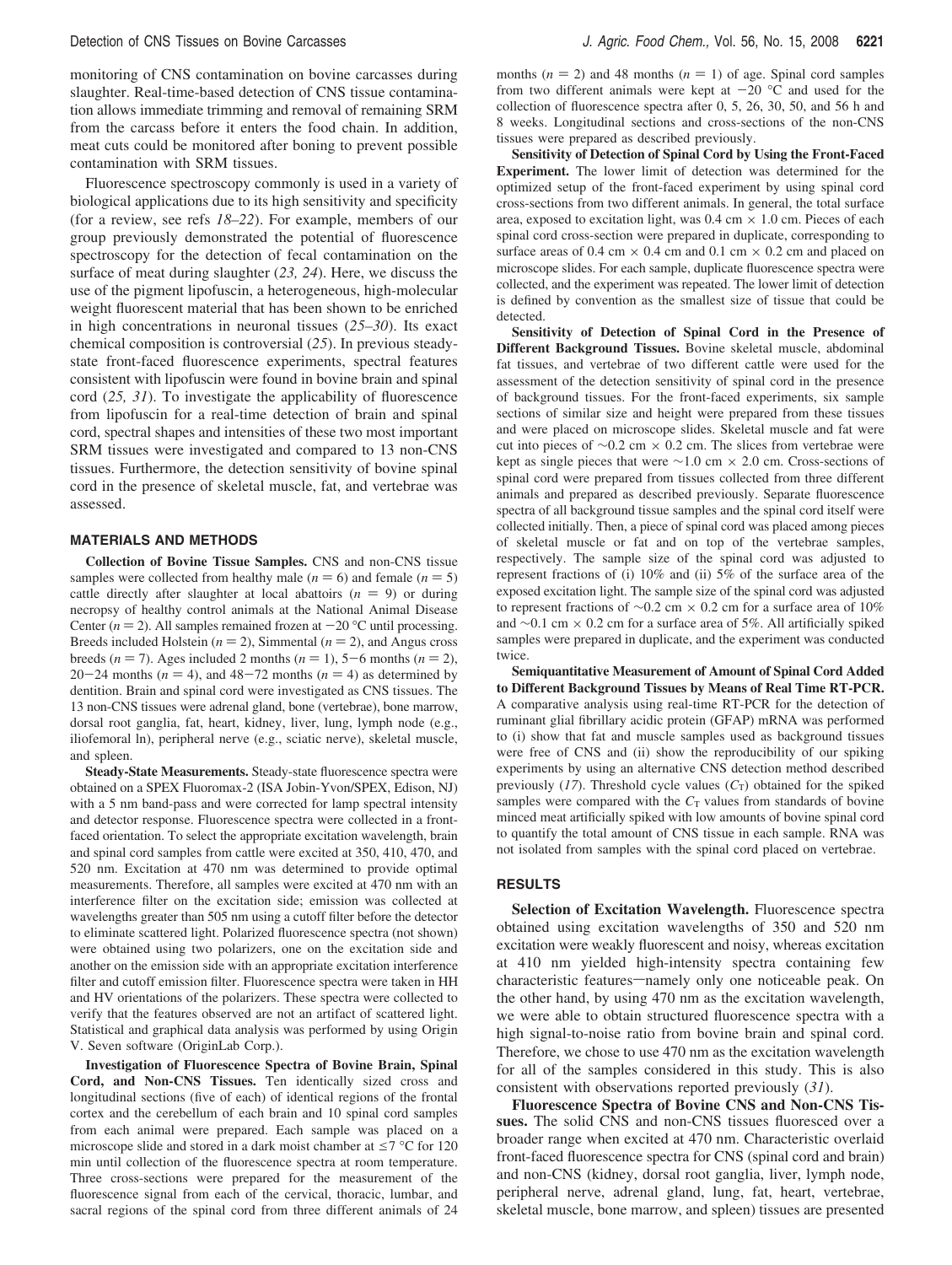

**Figure 1.** Representative overlaid fluorescence spectra of spinal cord, brain, kidney, dorsal root ganglia, liver, lymph node, peripheral nerve, adrenal gland, lung, fat, heart, vertebrae, skeletal muscle, bone marrow, and spleen. The high fluorescence intensity from the spinal cord enabled the detection of spinal cord in the presence of non-CNS tissue. The values in parentheses represent the average fluorescence intensity with respect to that of the spinal cord, which was arbitrarily taken as unity.

in **Figure 1**. Fluorescence spectra from brain and spinal cord exhibited three prominent peaks centered at ∼525, ∼555, and 585-600 nm. There were two small shoulders centered at ∼625 and ∼695 nm. To check as to whether the peaks shown by the spinal cord were not caused by the light scattered from the sample, steady-state fluorescence anisotropy experiments using polarizing filters were undertaken. The HV spectra showed a structure very similar to that of the HH spectra (data not shown). This confirmed that the peaks found in spinal cord were not artifacts of the detection system. Similar results were obtained for brain and non-CNS tissues.

The spectral features of the CNS tissues were highly conserved in all samples studied regardless of age and breed. No differences in the structure and intensity were seen for brain samples taken from cerebrum or cerebellum as well as cervical, thoracic, lumbar, and sacral spinal cord. The possible influence of the storage time and tissue consistency on the fluorescence signal was determined by measuring the fluorescence spectra at different time points and after homogenization, respectively. Reproducible results were obtained even after the storage of spinal cord sections for 0, 5, 26, 30, 50, and 56 h and 8 weeks at  $-20$  °C. A bead beater was used for mechanical homogenization of bovine spinal cord. This did not affect the shape of the spectra but resulted in decreased signal intensity (data not shown). The most apparent difference between the two CNS tissues and all of the non-CNS tissues was the much higher fluorescence intensity obtained for spinal cord and brain tissues (**Figure 1**). This observation strongly suggests that fluorescence techniques can be exploited to differentiate these two tissues from non-CNS samples.

The normalized signal intensity obtained for bovine spinal cord was ∼3 times higher than that from kidney and liver and 8-10 times higher than the intensity from skeletal muscle, fat, and vertebrae. Standard errors in fluorescence intensity are shown in **Figure 2**. It is obvious that the spinal cord can easily be detected in the presence of skeletal muscle, fat, and vertebrae since the fluorescence intensity from these background tissues is very low. This might not be true in the presence of kidney, liver, and lymph node tissues.

On the basis of the nature of their fluorescence spectra, the non-CNS tissues offered several other interesting findings. Peripheral nerves and dorsal root ganglia, both part of the peripheral nervous system, as well as the non-CNS tissues liver, kidney, heart, and lymph node showed strong similarities to the spectra of the spinal cord (**Figure 1**). This included the localization of the three peaks with similar relative peak



**Figure 2.** Average fluorescence intensities and corresponding standard errors of CNS and non-CNS tissues from cattle. Intensities were normalized with respect to the maximum average intensity of the spinal cord. All values were calculated with respect to the average fluorescence intensity of the spinal cord, which was arbitrarily taken as unity.

intensities. However, in these non-CNS tissues, the two small shoulders centered at ∼625 and ∼695 nm were rarely present. Non-CNS tissues such as lung, adrenal gland, fat, skeletal muscle, bone marrow, vertebrae, and spleen showed different fluorescence spectra with regard to relative peak intensity and also peak positions from CNS tissues (**Figure 1**). Lung tissue showed a quite different fluorescence spectrum with peaks centered at ∼520 nm, ∼555 nm, and a high intense peak at  $~\sim$ 600 $-610$  nm relative to the first two peaks. This intense third peak was not observed in CNS and PNS tissues. For adrenal gland and skeletal muscle, the spectra did show three peaks at similar peak maxima like the CNS tissues, but the second and third peak had similar intensities. Fat tissue usually showed spectra with a single peak. A sharp peak at ∼545 nm and a sharp shoulder at ∼675 nm were detected. Bone marrow showed the three peaks known from CNS tissues, but with a higher intensity for the third peak and an extra broad shoulder at ∼655-665 nm. Spleen and vertebrae showed almost similar spectra as compared to that of bone marrow.

**Investigation of Detection Sensitivity.** The lower limit of detection for bovine spinal cord was addressed for the frontfaced fluorescence experiment itself. In addition, the possible interference of the presence of skeletal muscle, fat, and vertebrae on the ability to detect CNS tissue was investigated. The frontfaced experiment allowed reproducible collection of spectra described for spinal cord down to a surface area as small as ∼0.1 cm × 0.2 cm. Regardless of the presence of skeletal muscle, fat, or vertebrae, 100% detection sensitivity was observed for all of the spinal cord samples representing 10%  $(n = 36)$  of the entire surface area investigated. By using the experimental setup described previously, 70% of all samples containing a 5% surface area of spinal cord in the background of fat  $(n = 12)$  and skeletal muscle  $(n = 12)$  as well as 80% of the samples in the presence of vertebrae  $(n = 12)$  were identified correctly (**Table 1**). After the addition of 5% spinal cord, the fluorescence intensity was ∼1.5 times higher, and characteristic spectra for the spinal cord in the presence of background tissues were observed (**Figures 3** and **4A**-**C**).

All fat and skeletal muscle samples used as background tissues for this experiment were shown to contain no CNS tissues by using real-time PCR analysis. Since solid vertebrae did not permit the possibility of obtaining a homogeneous mixture with spinal cord, the outer surface of these bones was removed to ensure that only a CNS-free background was used. Comparative analysis of fat and skeletal muscle samples containing a 5% surface area of spinal cord by real-time PCR detection of the GFAP mRNA gave concordant results for both consecutive experiments. The  $C_T$  values for skeletal muscle spiked with spinal cord were  $25.53 \ (\pm 0.71)$ . Spinal cord in the presence of fat showed  $C_T$  values of 21.46 ( $\pm$ 1.09) (**Table 1**).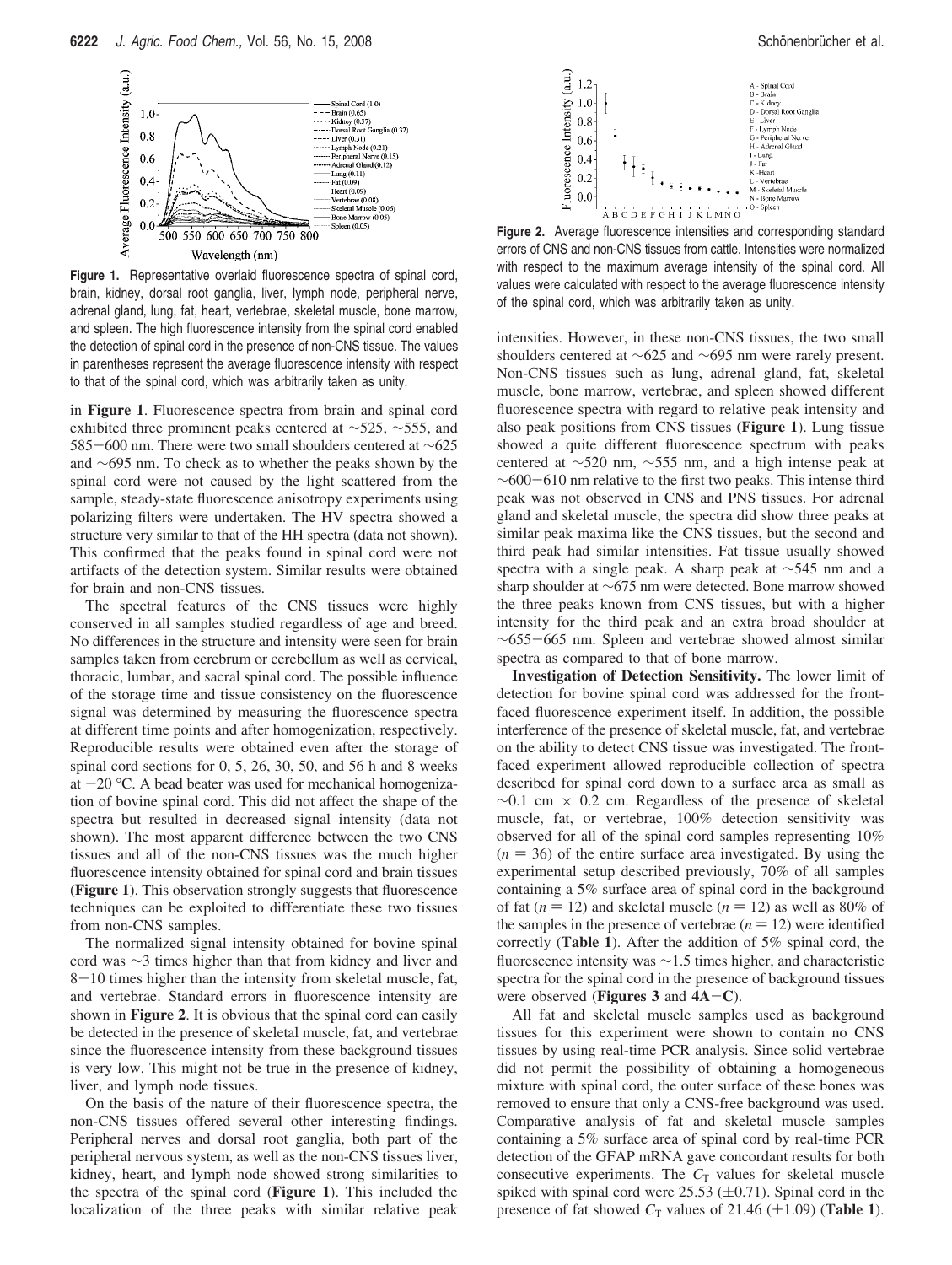**Table 1.** Detection Sensitivity (% Surface Area) of Bovine Spinal Cord in the Presence of Different Background Tissues Investigated in Two Separate Experiments for Each Background Tissue<sup>a</sup>

|                                       | detection sensitivity $(\%$ [n])<br>in presence of<br>background tissues |                                 |                                 | $C_T$ ( $\pm$ SD)     |                       |
|---------------------------------------|--------------------------------------------------------------------------|---------------------------------|---------------------------------|-----------------------|-----------------------|
| surface area<br>(%) of<br>spinal cord | skeletal muscle                                                          | fat                             | vertebrae                       | skeletal<br>muscle    | fat                   |
| 10                                    | 100%                                                                     | 100%                            | 100%                            | $n.d.^b$              | n.d.                  |
| 5                                     | $(n = 12)$<br>70%<br>$(n = 12)$                                          | $(n = 12)$<br>70%<br>$(n = 12)$ | $(n = 12)$<br>80%<br>$(n = 12)$ | 25.53<br>$(\pm 0.71)$ | 21.46<br>$(\pm 1.09)$ |

<sup>a</sup> The 5% surface area of bovine spinal cord tissue in muscle and fat corresponds to a total amount of 5% (skeletal muscle) to 7% (fat) of spinal cord in the prepared samples as determined by real-time RT-PCR amplification of the GFAP mRNA. Threshold cycle  $C_T$  values are given for each of the two experiments conducted per tissue. Spinal cord in the background of solid vertebrae slices was not analyzed by real-time PCR because the solid bone did not result in a homogeneous mixture, and the signal obtained from the spinal cord would be overestimated.  $<sup>b</sup>$  n.d.: not</sup> determined.



**Figure 3.** Fluorescence intensities obtained for background tissue skeletal muscle, fat, and vertebrae (solid squares) and in the presence of 5% spinal cord (open squares). The error bars represent the standard errors associated with the measurements. Note that 5% spinal cord can be detected in the presence of skeletal muscle, fat, and vertebrae as background tissue.

#### **DISCUSSION**

BSE is a zoonotic disease causally associated with vCJD in humans. BSE epidemic in various parts of the world had a severe impact on livestock and meat trade. Even 20 years after the first identification of the disease, the U.K. estimated costs in 2005-2006 for its BSE control measures including cohort culls and offspring cull compensation of approximately £265 million. Additional administrative costs for inspection and enforcement were estimated to be £64 million as reported for 1999-2000 (*32*). In the U.S., beef exports decreased by over 80% in 2004 after the confirmation of only one BSE case and persisted below pre-2004 levels (*33*). Total U.S. beef industry losses arising from decreased beef and offal exports during 2004 ranged from \$3.2 billion to \$4.7 billion (*34*). Resumption of beef exports depended on several restrictions made by important trade partners Japan and South Korea. This included the removal of SRM (e.g., brain and spinal cord) and, in the case of South Korea, the acceptance of only boneless products, which represented an important export product for the South Korean market (*33*).

Consumer protection from the spread of BSE to the food chain is based on (i) testing of cattle of particular minimal age for the presence of a BSE infection, (ii) ban of SRM (in particular, brain and spinal cord) from the food chain, and (iii) the ruminant feed ban. The materials identified as bovine SRM are the brain, skull, eyes, trigeminal ganglia, spinal cord, vertebral column (excluding the vertebrae of the tail, the transverse processes, and the wings of the sacrum), DRG from



**Figure 4.** Assessment of the detection sensitivity of 5% surface area of bovine spinal cord in the presence of (**A**) skeletal muscle, (**B**) fat, and (**C**) vertebrae. Excitation and emission conditions are as stated previously. A surface area of 5% spinal cord can be detected in the presence of skeletal muscle, fat, and vertebrae based upon fluorescence spectral shape and intensity. Detection sensitivity is given in **Table 1**.

cattle of 30 months of age and older, and the distal ileum of the small intestine and the tonsils from all cattle (*35*). The 30 month and older age classification for SRMs is accepted by the U.S. and several other countries based on O.I.E. (World Organization for Animal Health) requirements.

Current methods for detecting CNS tissues in meat and meat products are mainly based on ELISA and PCR techniques. The major drawbacks of ELISA (*9, 10*) or real-time PCR (*16, 17*) methods are their high costs and the need for varying degrees of access to laboratory environments and equipment, making them unsuitable for on-site monitoring during the slaughter process. On the other hand, light-based spectroscopic techniques are rapid and noninvasive, requiring no sample preparation. For example, we previously developed a method and apparatus for the real-time detection of fecal contamination on bovine carcasses using fluorescence-based detection of bovine feces containing undesirable bacteria, which has been proven to be a reliable technique (*23, 24*); it is now being adopted in packing plants in the U.S. and France. Using the same principles, we propose to use fluorescent lipofuscin as a marker of CNS tissue (*36*).

Lipofuscin is a high-molecular weight granular yellow-brown substance that is believed to result from oxidative stress of many biomolecules, particularly polyunsaturated fatty acids. It is heterogeneous, highly fluorescent, and undergoes age related progressive accumulation in animal cells, mainly in postmitotic cells, such as neurons, cardiac muscles, and retinal epithelium. Lipofuscin is implicated in many aspects of normal health, including aging, oxidative stress, macular degeneration, lipid peroxidation, as well as some disease processes including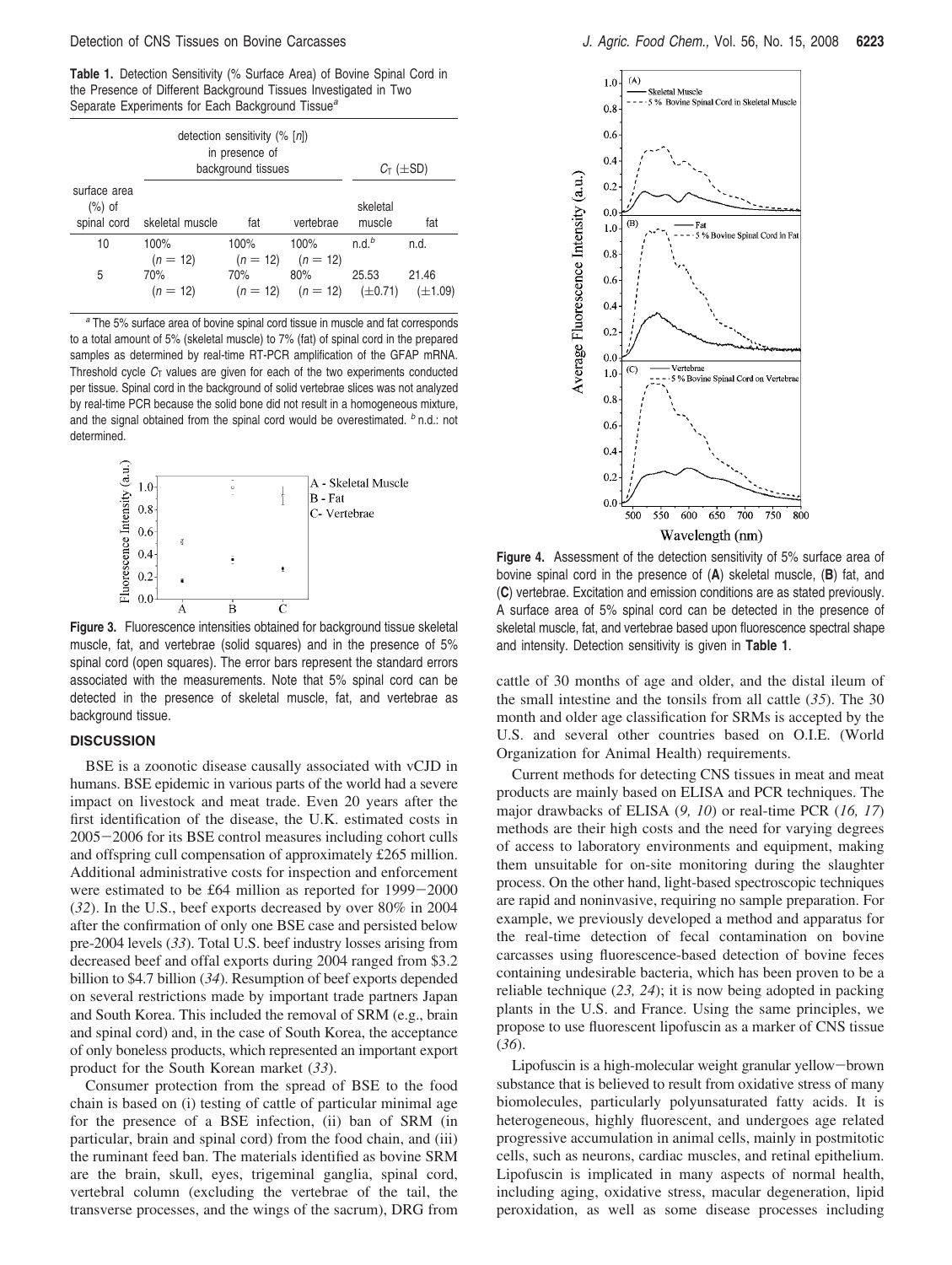atherosclerosis, dementia (Alzheimer's disease), and prion diseases (*25–30, 37–40*).

We observed in this study that spectra obtained from all solid bovine CNS and non-CNS tissue samples were not contaminated by the artifacts of scattered light. This was consistent with previous findings showing the occurrence of lipofuscin in high concentrations in brain and spinal cord (*31*). Our investigation included male and female cattle at the age of  $2-72$  months. Since 24 month old bovines represent the largest contingent of slaughtered beef cattle in the U.S. (*41*), special care was taken to include samples of animals of this age in every part of the validation studies. We conclude that the detectability of the fluorescence signal is not affected by nonhomogeneous distribution of lipofuscin that might be age or sex dependent or be observed in different anatomical regions. This is consistent with the chemical stability of lipofuscin (*25*). To give a more detailed analysis of possible age related variations in signal intensity, experiments are underway investigating a large number of age, sex, and breed matched samples. We also found that characteristic CNS tissue fluorescence spectra and intensities could be reliably detected after storage at  $-20$  °C for at least 8 weeks (data not shown). This observation is of special importance for the analysis of possible CNS contamination on meat cuts processed from frozen beef.

The shape of the spectra collected from spinal cord and brain were not tissue specific but also could be found in PNS tissues, liver, kidney, heart, and lymph nodes. In contrast, lung, adrenal gland, skeletal muscle, bone marrow, spleen, and vertebrae could be clearly distinguished with respect to relative peak intensity and in some cases also peak positions. However, the average fluorescence signal intensity of PNS and non-CNS tissues (except kidney and liver) is at least  $4-5$  times less than that in CNS tissues, offering the potential for the detection of low amounts of spinal cord and brain tissues on bovine carcasses based on different intensities. The presence of spinal cord on skeletal muscle, fat, and vertebrae also can be determined by the different spectral features.

We focused on the detection sensitivity of the spinal cord and the possible influence of different background tissues. Characteristic spectra of spinal cord were reliably detected down to a sample size of ∼0.1 cm × 0.2 cm. It is noteworthy that this low detection sensitivity also enables the detection of small dorsal root ganglia and peripheral nerve cords. Dorsal root ganglia have been classified as SRM, and peripheral nerves have been shown to contain low amounts of PrPBSE in BSE affected cattle (*42, 43*). During slaughter, spinal cord fragments are easily spread over skeletal muscle, fat, and vertebrae, making those tissues the most important non-CNS tissues that were included in the present study. The fluorescent signal collected from 5% surface area of spinal cord and detected in 70% (skeletal muscle and fat) or 80% (vertebrae) of the samples, respectively, was not caused by the entire amount of fluorescent substances present in the sample but only the amount in the two-dimensional (2- D) area exposed to excitation light. This method does not allow comparison with CNS percentage values, which are usually used for semiquantitative measurements by ELISA or real-time PCR methods. The latter test systems refer to the amount of target material contained in the total initial weight and use the 3-D analysis of the entire sample. Therefore, real-time PCR-based detection of GFAP mRNA (*16, 17*) was selected to investigate the quality of the artificially contaminated samples. This method previously showed its accuracy and robustness in a multicenter trial (*44*). Its high tissue specificity and potential for accurate quantification of CNS tissues were proven recently in direct comparison with two commercially available ELISAs (*45*). Since all skeletal muscle and fat tissues were free of CNS tissues as confirmed by PCR analysis, it was proven that the spectra obtained from these tissues were not due to CNS contamination. As indicated by  $C_T$  values, all artificially spiked samples were homogeneous preparations containing an entire amount of spinal cord ranging from 5% in muscle to 7% in fat. In comparison, semiquantitative measurements of spinal cord contamination on bovine carcasses varied from 0.5% (*46*) to more than 1% (data not shown). Since the front-faced experiment collects the fluorescence of the CNS tissue located only on a sample surface, the detection sensitivity obtained by fluorescence spectroscopy is actually lower than the detection sensitivity reported by realtime PCR analysis.

The fluorescence spectra of fat and vertebrae not only differed in signal intensity but also in shape. As a consequence, the potential to lower the detection sensitivity can be easily achieved. Similarly, the sensitivity for detection of spinal cord in the presence of skeletal muscle can possibly be increased by comparing the fluorescence signal intensity ratio between the second and the third peak. The third peak always gave a lower signal intensity in the spinal cord but a higher intensity in skeletal muscle.

The present study revealed the potential of fluorescent marker substances, such as lipofuscin, for the real-time detection of spinal cord on bovine carcasses and processed meat cuts including bone-in or boneless products. The front-faced experiments were conducted with a well-standardized, but technologically simple, setup that allowed the detection of small amounts of bovine spinal cord in the presence of fat, skeletal muscle, and vertebrae. Our future work will focus on the development of industrial prototypes such as a hand-held device or entire carcass imaging. Future focus will be on complex mixtures of CNS tissues with background tissues obtained from skeletal muscle, fat, and sawdust of vertebrae and other bones. Realtime monitoring for possible CNS contamination during slaughter would provide an additional, science-based tool for sanitation procedures for the removal of SRM at the abattoir. A benefit to the beef production industry would be an improved product quality assurance and would result in increased consumer protection.

### **ABBREVIATIONS USED**

A.U., arbitrary units; CNS, central nervous system; DRG, dorsal root ganglia; ELISA, enzyme-linked immunosorbent assay; FSIS, Food Safety and Inspection Service; HACCP, hazard analysis and critical control point; HH, horizontal-horizontal; HV, horizontal-vertical; PNS, peripheral nervous system; PCR, polymerase chain reaction; SRM, specified risk material.

#### **ACKNOWLEDGMENT**

The support of local slaughterhouses and the Iowa State University Meat Laboratory in sample collection is gratefully acknowledged. We thank Hannah Polashek for technical assistance with RT-PCR analysis.

### **LITERATURE CITED**

- (1) Ironside, J. W. Review: Creutzfeldt-Jakob disease. *Brain Pathol.* **1996**, *6*, 379–388.
- (2) Cousens, S.; Smith, P. G.; Ward, H.; Everington, D.; Knight, R. S.; Zeidler, M.; Stewart, G.; Smith-Bathgate, E. A.; Macleod, M. A.; Mackenzie, J.; Will, R. G. Geographical distribution of variant Creutzfeldt-Jakob disease in Great Britain, 1994-2000. *Lancet* **2001**, *357*, 1002–1007.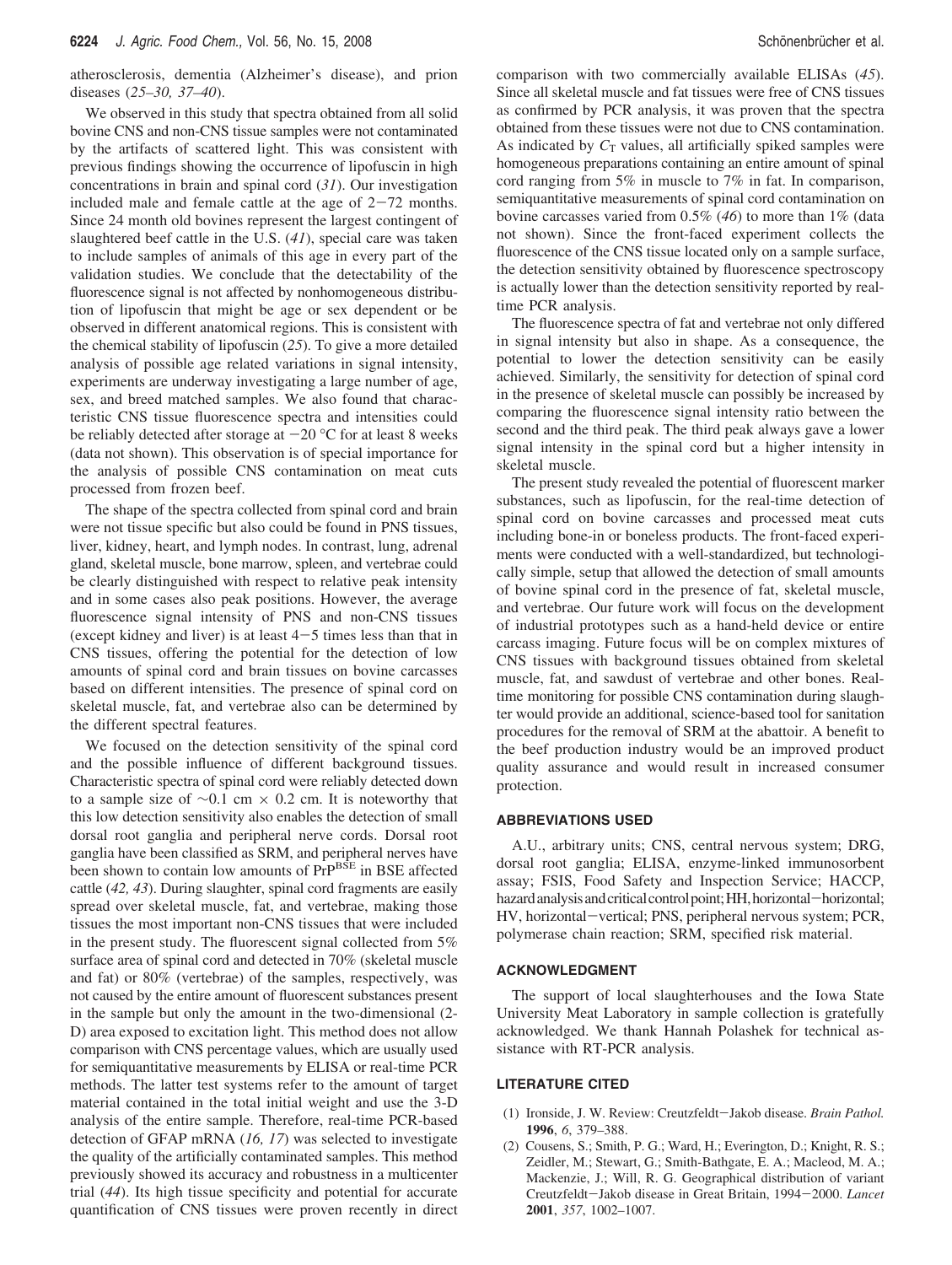- (3) Comer, P. J.; Huntly, P. J. TSE risk assessments: A decision support tool. *Stat. Methods Med. Res.* **2003**, *12*, 279–291.
- (4) (a) Richt, J. A.; Kunkle, R. A.; Alt, D.; Nicholson, E. M.; Hamir, A. N.; Czub, S.; Kluge, J.; Davis, A. J.; Hall, S. M. Identification and characterization of two bovine spongiform encephalopathy cases diagnosed in the United States. *J. Vet. Diagn. Invest.* 2007, *19*, 142–154. (b) Erratum in J. Vet. Diagn. Invest. **2007**, *19*, 454.
- (5) Stack, M. J.; Balachandran, A.; Chaplin, M.; Davis, L.; Czub, S.; Miller, B. The first Canadian indigenous case of bovine spongiform encephalopathy (BSE) has molecular characteristics for prion protein that are similar to those of BSE in the United Kingdom but differ from those of chronic wasting disease in captive elk and deer. *Can. Vet. J.* **2004**, *45*, 825–830.
- (6) Giles, J. Mad cow disease comes to Japan. *Nature (London, U.K.)* **2001**, *413*, 240.
- (7) European Food Safety Authority (EFSA). Quantitative assessment of the residual BSE risk in bovine-derived products, EFSA QRA report 2004: Working document. EFSA J. 2005, *307*, 1-135.
- (8) Harvard Risk Assessment of Bovine Spongiform Encephalopathy Update, Phase IA, Harvard Center for Risk Analysis. Harvard School of Public Health. October 31, 2005. Harvard, MA. http:// www.fsis.usda.gov/Science/Risk\_Assessments/.
- (9) Schmidt, G. R.; Hossner, K. L.; Yemm, R. S.; Gould, D. H.; O'Callaghan, J. P. An enzyme-linked immunosorbent assay for glial fibrillary acidic protein as an indicator of the presence of brain or spinal cord in meat. *J. Food. Prot.* **1999**, *62*, 394-397.
- (10) Schmidt, G. R.; Yemm, R. S.; Childs, K. D.; O'Callaghan, J. P.; Hossner, K. L. The detection of central nervous system tissue on beef carcasses and in comminuted beef. *J. Food Prot.* **2001**, *64*, 2047–2052.
- (11) Biedermann, W.; Lücker, E.; Porschmann, J.; Lachhab, S.; Truyen, U.; Hensel, A. Structural characterization of some fatty acids from the brain as biomarkers of BSE risk material. *Anal. Bioanal. Chem.* **2004**, *379*, 1031–1038.
- (12) Villmann, C.; Sandmeier, B.; Seeber, S.; Hannappel, E.; Pischetsrieder, M.; Becker, C. M. Myelin proteolipid protein (PLP) as a marker antigen of central nervous system contaminations for routine food control. *J. Agric. Food Chem.* **2007**, *55*, 7114–7123.
- (13) Lücker, E. H.; Eigenbrodt, E.; Wenisch, S.; Failing, K.; Leiser, R.; Bülte, M. Development of an integrated procedure for the detection of central nervous tissue in meat products using cholesterol and neuron-specific enolase as markers. *J. Food. Prot.* **1999**, *62*, 268–276.
- (14) Wenisch, S.; Lücker, E.; Eigenbrodt, E.; Leiser, R.; Bülte, M. Detection of central nervous tissue in meat products-An immunhistological approach. *Nutr. Res. (N.Y.)* **1999**, *19*, 1165–1172.
- (15) Lücker, E. H.; Eigenbrodt, E.; Wenisch, S.; Leiser, R.; Bülte, M. Identification of central nervous system tissue in retail meat products. *J. Food Prot.* **2000**, *63*, 258–263.
- (16) Schönenbrücher, H.; Abdulmawjood, A.; Bülte, M. Neuartiger tierartspezifischer nachweis von GFAP in prozessierten lebensmitteln mit einem real time-PCR-verfahren. *Fleischwirtschaft* **2004**, *6*, 114–117.
- (17) Abdulmawjood, A.; Schönenbrücher, H.; Bülte, M. Novel molecular method for detection of bovine-specific central nervous system tissues as bovine spongiform encephalopathy risk material in meat and meat products. *J. Mol. Diagn.* **2005**, *7*, 368–374.
- (18) Christensen, J.; Norgaard, L.; Bro, R.; Balling Engelsen, S. Multivariate autofluorescence of intact food systems. *Chem. Re*V*.* **2006**, *106*, 1979–1994.
- (19) Wold, J. P.; Mielnik, M. Nondestructive assessment of lipid oxidation in minced poultry meat by autofluorescence spectroscopy. *J. Food Sci.* **2000**, *65*, 87–95.
- (20) Olsen, E.; Vogt, G.; Ekeberg, D.; Sandbakk, M.; Pettersen, J.; Nilsson, A. Analysis of the early stages of lipid oxidation in freezestored pork back fat and mechanically recovered poultry meat. *J. Agric. Food Chem.* **2005**, *53*, 338–348.
- (21) Olsen, E.; Vogt, G.; Veberg, A.; Ekeberg, D.; Nilsson, A. Analysis of early lipid oxidation in smoked, comminuted pork of poultry sausages with spices. *J. Agric. Food Chem.* **2005**, *53*, 7448–7457.
- (22) Wold, J. P.; Mielnik, M.; Pettersen, M. K.; Aaby, K.; Baardseth, P. Rapid assessment of rancidity in complex meat products by front face fluorescence spectroscopy. *J. Food Sci.* **2002**, *67*, 2397– 2404.
- (23) Ashby, K. D.; Casey, T. A.; Rasmussen, M. A.; Petrich, J. W. Steady-state and time-resolved spectroscopy of F420 extracted from methanogen cells and its utility as a marker for fecal contamination. *J. Agric. Food Chem.* **2001**, *49*, 1123–1127.
- (24) Ashby, K. D.; Wen, J.; Chowdhury, P.; Casey, T. A.; Rasmussen, M. A.; Petrich, J. W. Fluorescence of dietary porphyrins as a basis for real-time detection of fecal contamination on meat. *J. Agric. Food Chem.* **2003**, *51*, 3502–3507.
- (25) Yin, D. Biochemical basis of lipofuscin, ceroid, and age pigmentlike fluorophores. *Free Radical Biol. Med.* **1996**, *21*, 871–888.
- (26) Boellaard, J. W.; Schlote, W.; Tateishi, J. Neuronal autophagy in experimental Creutzfeldt-Jakob's Disease. *Acta Neuropathol.* **1989**, *78*, 410–418.
- (27) Terman, A.; Brunk, U. T. Lipofuscin: Mechanisms of formation and increase with age. *Acta Pathol., Microbiol., Immunol.* **1998**, *106*, 265–276.
- (28) Tsuchida, M.; Miura, T.; Aibara, T. Lipofuscin and lipofuscinlike substances. *Chem. Phys. Lipids* **1987**, *44*, 297–325.
- (29) Curtis, H. J. *Biological Mechanisms of Aging*; Charles C. Thomas: Springfield, IL, 1996.
- (30) Strehler, B. L. *Time, Cells, and Aging*; Academic Press: San Diego, 1977.
- (31) Chowdhury, P. K.; Halder, M.; Choudhury, P. K.; Kraus, G. A.; Desai, M. J.; Armstrong, D. W.; Casey, T. A.; Rasmussen, M. A.; Petrich, J. W. Generation of fluorescent adducts of malondialdehyde and amino acids: Toward an understanding of lipofuscin. *Photochem. Photobiol.* **2004**, *79*, 21–25.
- (32) Department for Environment, Food, and Rural Affairs. Animal Health and Welfare: BSE General Question and Answer; 2007; http://www.defra.gov.uk/animalh/bse/index.html.
- (33) Vandever, M. Livestock and Meat Trade: A look at the effects of BSE. *Amber Wa*V*es* **2007**, *5*, 28–29.
- (34) Coffey, B.; Mintert, J.; Fox, J. A.; Schroeder, T.; Valentin, L. *The Economic Impact of BSE on the U.S. Beef Industry: Product Value Losses, Regulatory Costs, and Consumer Reactions*; Kansas State University Agricultural Experiment Station and Cooperative Extension Service: Manhattan, KS, 2005; http://fss.k-state.edu/ index.php?option=com\_content&task=view&id=28&Itemid=37.
- (35) Food Safety and Inspection Service. Prohibition of the use of specified risk materials for human food and requirements for the disposition of non-ambulatory disabled cattle; Prohibition of the use of certain stunning devices used to immobilize cattle during slaughter (9 CFR Parts 309, 310, and 318 [Docket No. 03-025F]). Fed. Regist. 2007, 38700-38730.
- (36) Casey, T. A.; Rasmussen, M. A.; Gapsch, A. H.; Flick, R. L.; Petrich, J. W. Real-time monitoring of age pigments and factors relating to transmissible spongiform encephalopathies and apparatus. U.S. Patent Application 10/638.695, 2004.
- (37) Sohal, R. S. *Age Pigments*; Elsevier: Amsterdam, 1981.
- (38) Terman, A. Garbage catastrophe theory of aging: Imperfect removal of oxidative damage. *Redox Rep.* **2001**, *6*, 15–26.
- (39) Mata, N. L.; Weng, J.; Travis, G. H. Biosynthesis of a major lipofuscin fluorophore in mice and humans with ABCR-mediated retinal and macular degeneration. *Proc. Natl. Acad. Sci.* **2000**, *97*, 7154–7159.
- (40) Boulton, M.; Docchio, F.; Dayhaw-Barker, P.; Ramponi, R.; Cubeddu, R. Age-related changes in the morphology, absorption, and fluorescence of melanosomes and lipofuscin granules of the retinal pigment epithelium. *Vision Res.* **1990**, *30*, 1291–1303.
- (41) Lawrence, T. E.; Whatley, J. D.; Montgomery, T. H.; Perino, L. J. A comparison of the USDA ossification-based maturity system to a system based on dentition. *J. Anim. Sci.* **2001**, *79*, 1683– 1690.
- (42) Iwata, N.; Sato, Y.; Higuchi, Y.; Nohtomi, K.; Nagata, N.; Hasegawa, H.; Tobiume, M.; Nakamura, Y.; Hagiwara, K.; Furuoka, H.; Horiuchi, M.; Yamakawa, Y.; Sata, T. Distribution of PrP(Sc) in cattle with bovine spongiform encephalopathy